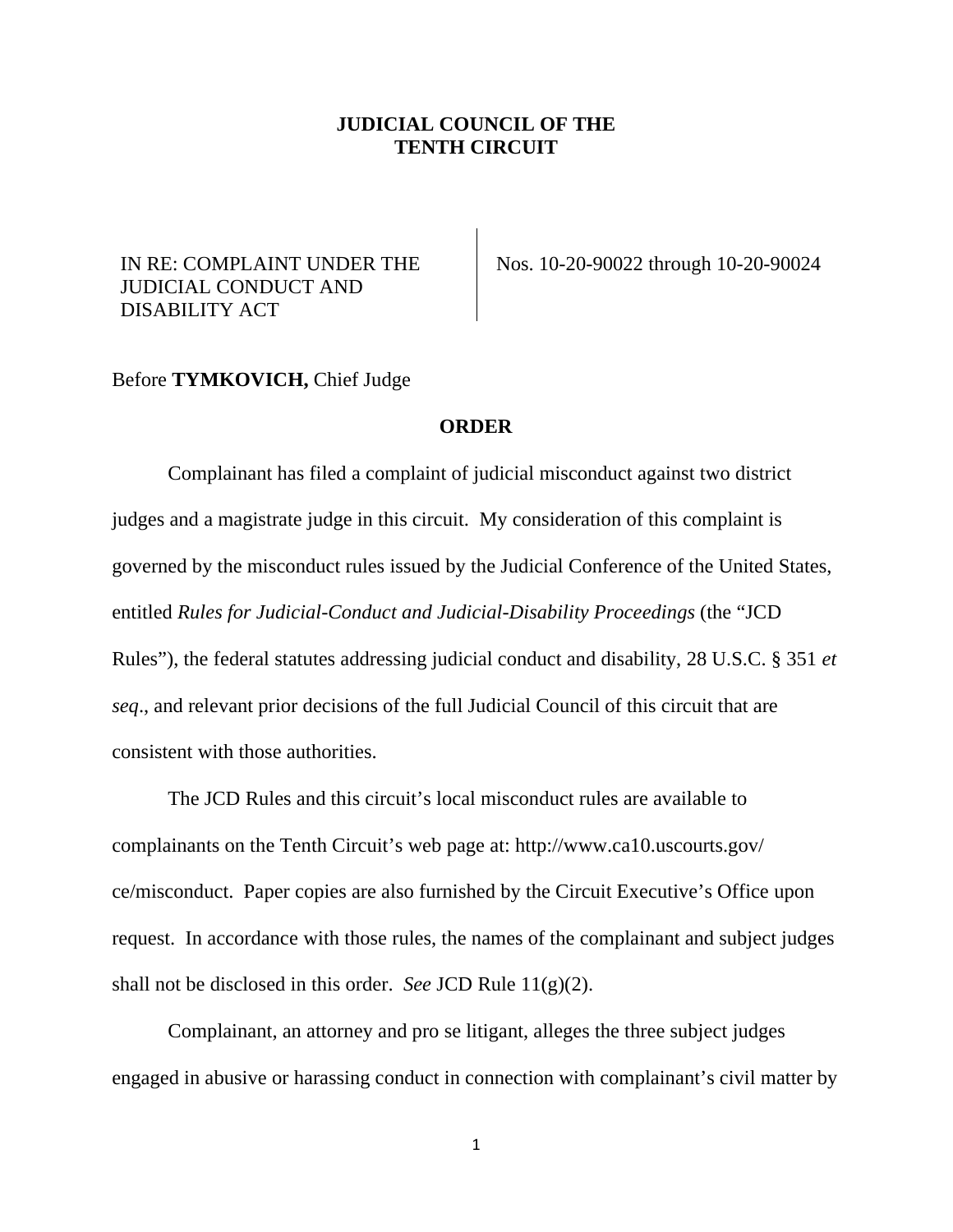demonstrating bias against complainant and treating him in a demonstrably egregious and hostile manner. Complainant contends that one of the district judges engaged in misconduct when he "threatened [complainant] with sanctions because [complainant] made a good-faith, relevant effort to preserve the record for appeal." Complainant contends the magistrate judge engaged in hostile conduct when he "threatened [complainant] with sanctions because [complainant] made objections regarding Defendants using a speakerphone to conduct . . . [a conference]." Complainant asserts that these judges did not require opposing party to take certain procedural actions and that, in effect, those judges were "acting like personal attorneys for the defendants." Complainant also takes issue with the magistrate judge's orders regarding scheduling and the district judge's orders regarding summary judgment.

In addition to his initial complaint, complainant filed several supplemental materials. The complaint and all of complainant's supplemental materials have been reviewed. A limited inquiry was also conducted, including, *inter alia*, a review of transcripts and relevant orders on the docket and all other relevant materials. *See* JCD Rule 11(b) (permitting a chief judge to "obtain and review transcripts and other relevant documents" in determining what action to take).

A review of these materials indicates that the only basis for complainant's allegations of the judges' bias and hostility are merely that the judges ruled against him. There is no other support for the allegation that the judges demonstrated bias or hostility toward complainant.

2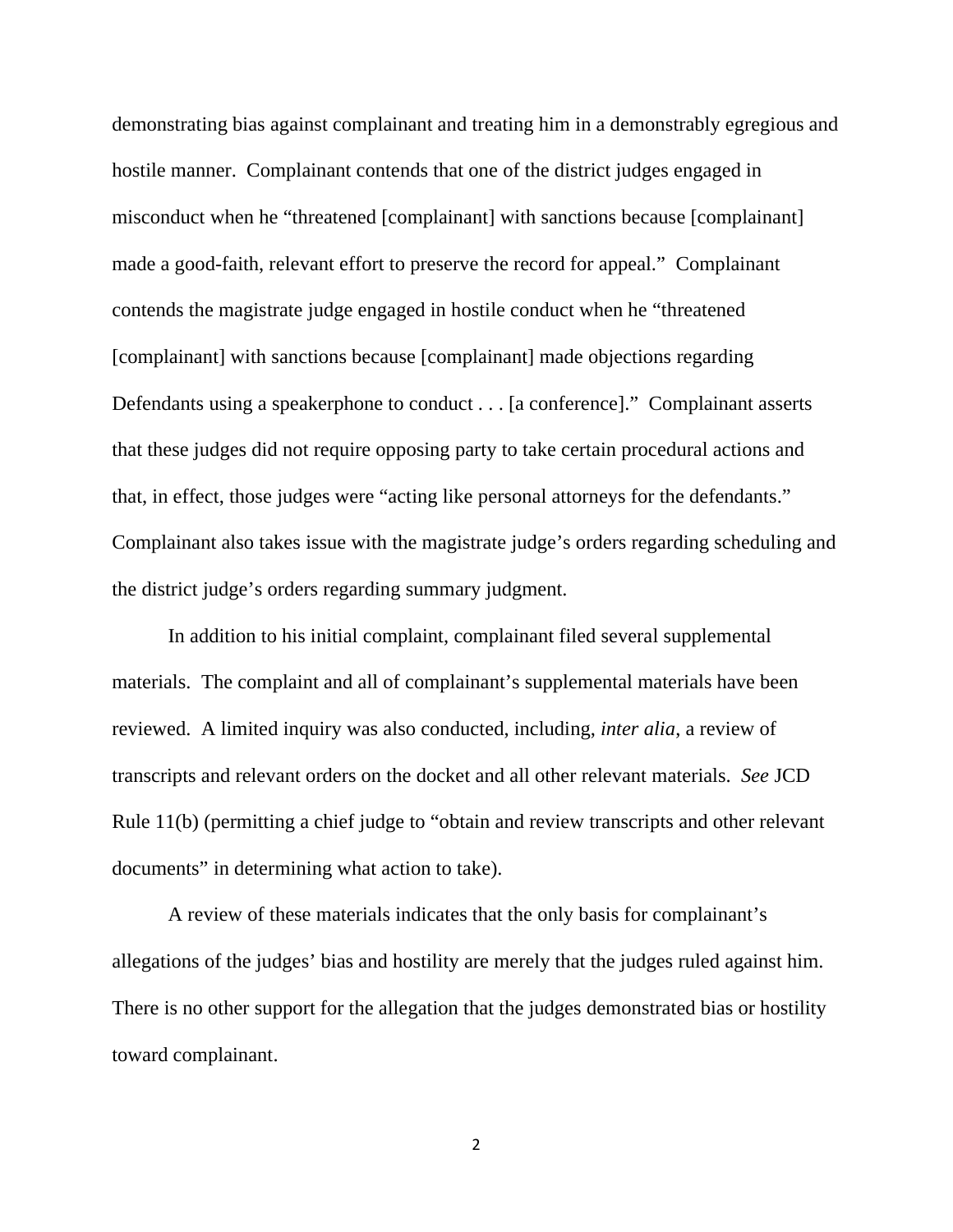Complainant's allegations regarding the correctness of the judges' rulings are not cognizable as misconduct because they are "directly related to the merits of a decision or procedural ruling." JCD Rule 11(c)(1)(B); *see also* Commentary to JCD Rule 4 (stating that "[a]ny allegation that calls into question the correctness of an official decision or procedural ruling of a judge—without more—is merits-related").

Further, while allegations of bias and hostility can state valid claims for misconduct even when the allegations relate to a judge's ruling, *see* Commentary to JCD Rule 4, these claims fail because they are completely unsupported. The JCD Rules require complainants to support their allegations with "sufficient evidence to raise an inference that misconduct has occurred." *See* JCD Rule 11(c)(1)(D).

Finally, complainant contends that a third judge acted in a hostile manner toward complainant by "failing to intervene to correct the misconduct by the judges in his district." There is no evidence, however, to support the allegation that this subject judge acted in a hostile manner toward complainant, let alone had any obligation to intervene even if there were a finding of misconduct, which there is not. Accordingly, complainant's allegations regarding the third subject judge are not cognizable as misconduct. *See* JCD Rule 11(c)(1)(D).

This complaint is dismissed pursuant to JCD Rule 11(c). The Circuit Executive is directed to transmit this order to complainant and copies to the subject judges and the Judicial Conference Committee on Judicial Conduct and Disability. *See* JCD Rule  $11(g)(2)$ . To seek review of this order, complainant must file a petition for review by the Judicial Council. The requirements for filing a petition for review are set out in JCD

3